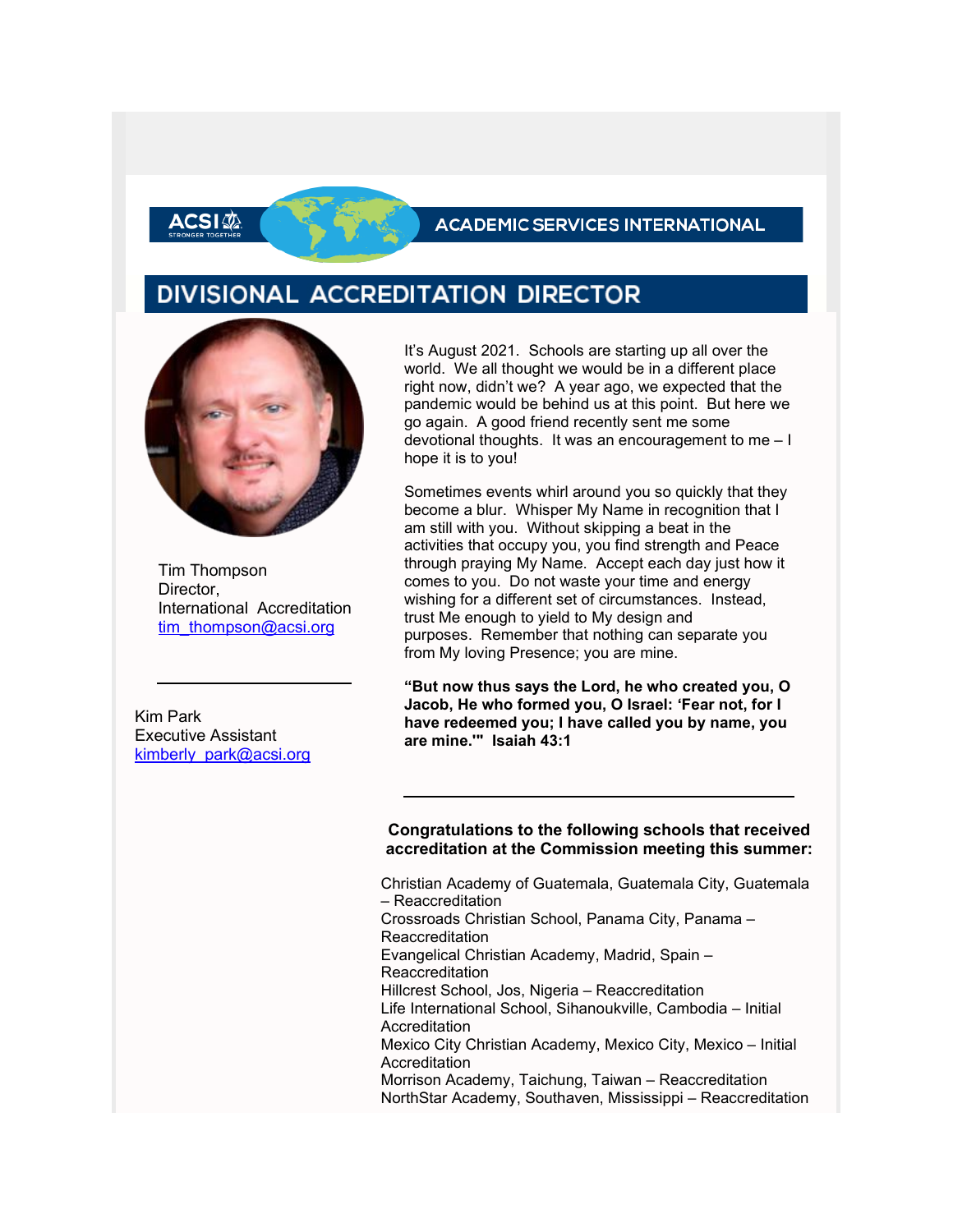## **ACADEMIC SERVICES NEWS**

#### **ANNUAL REPORTS**

Keep in mind that accreditation Annual Reports will be due on October 1. You should have received the necessary forms by now – if not, please contact us. Schools with midterm reports/visit during this school year will receive instructions along with a template for the report very soon.

#### **COMPLAINTS PROCESS**

As an accrediting agency, ACSI does have a formal complaint process for issues that relate to accreditation, membership, and teacher/administrator certification. However, ACSI is not a government or regulatory agency. It does not solve or mediate disputes between parties such as parents, students, and/or teachers and the schools they are involved with. Its only authority comes in the accreditation and membership of schools or granting of certification of individuals.

#### [SEE PROCESS](http://link.acsi.org/c/6/?T=ODcyOTMzMTM%3AMDItYjIxMjUyLWE5NzRhOTYzYTQ5NjQ3Y2M4ZjUxN2JiYmFmY2MxZDU0%3Aa2ltYmVybHlfcGFya0BhY3NpLm9yZw%3AY29udGFjdC0xNDM0NTlhZDNjNjNlODExODBkMDAyYmZjMGE4MDE3Mi1mNTdiMWZiYzczYjQ0MjQxOThhMjAyYTY2ODEzMGE4NA%3AZmFsc2U%3AMg%3A%3AaHR0cHM6Ly93d3cuYWNzaS5vcmcvYWNjcmVkaXRhdGlvbi1jZXJ0aWZpY2F0aW9uL2FjY3JlZGl0YXRpb24tZm9yLXNjaG9vbHMvYWNhZGVtaWMtc2VydmljZXMtbmV3c2xldHRlci1pbmZvP19jbGRlZT1hMmx0WW1WeWJIbGZjR0Z5YTBCaFkzTnBMbTl5WnclM2QlM2QmcmVjaXBpZW50aWQ9Y29udGFjdC0xNDM0NTlhZDNjNjNlODExODBkMDAyYmZjMGE4MDE3Mi1mNTdiMWZiYzczYjQ0MjQxOThhMjAyYTY2ODEzMGE4NCZlc2lkPTUxNDdhODM2LWVkMDQtZWMxMS04MTEzLTAwMGQzYTAxY2ZkMw&K=64p8XhDrOtWCCk5m1pibVg)

#### **DUAL ACCREDITATION WITH COGNIA**

We understand that Cognia is updating their accreditation standards, and dually accredited schools may have received an email with information on those standards. The current process for schools that are dually accredited with Cognia with ACSI in the lead position remains in effect, using ACSI's protocol and process. ACSI will be completing a standards alignment with the updated Cognia standards this coming year,

#### **CLASSROOM OBSERVATION TOOL FOR ACCREDITATION (COTA)**

ACSI will NOT be asking team members to formally complete and submit COTA forms for classroom visits this year. Chairs and team members should use the [COTA](http://link.acsi.org/c/6/?T=ODcyOTMzMTM%3AMDItYjIxMjUyLWE5NzRhOTYzYTQ5NjQ3Y2M4ZjUxN2JiYmFmY2MxZDU0%3Aa2ltYmVybHlfcGFya0BhY3NpLm9yZw%3AY29udGFjdC0xNDM0NTlhZDNjNjNlODExODBkMDAyYmZjMGE4MDE3Mi1mNTdiMWZiYzczYjQ0MjQxOThhMjAyYTY2ODEzMGE4NA%3AZmFsc2U%3AMw%3A%3AaHR0cHM6Ly93d3cuYWNzaS5vcmcvYWNjcmVkaXRhdGlvbi1jZXJ0aWZpY2F0aW9uL2FjY3JlZGl0YXRpb24tZm9yLXNjaG9vbHMvcmVhY2gtY2xhc3Nyb29tLW9ic2VydmF0aW9uLXRvb2wtZm9yLWFjY3JlZGl0YXRpb24_X2NsZGVlPWEybHRZbVZ5YkhsZmNHRnlhMEJoWTNOcExtOXladyUzZCUzZCZyZWNpcGllbnRpZD1jb250YWN0LTE0MzQ1OWFkM2M2M2U4MTE4MGQwMDJiZmMwYTgwMTcyLWY1N2IxZmJjNzNiNDQyNDE5OGEyMDJhNjY4MTMwYTg0JmVzaWQ9NTE0N2E4MzYtZWQwNC1lYzExLTgxMTMtMDAwZDNhMDFjZmQz&K=7BZ8Vx0rP8Cwe2jQUnj4cQ)  [instrument a](http://link.acsi.org/c/6/?T=ODcyOTMzMTM%3AMDItYjIxMjUyLWE5NzRhOTYzYTQ5NjQ3Y2M4ZjUxN2JiYmFmY2MxZDU0%3Aa2ltYmVybHlfcGFya0BhY3NpLm9yZw%3AY29udGFjdC0xNDM0NTlhZDNjNjNlODExODBkMDAyYmZjMGE4MDE3Mi1mNTdiMWZiYzczYjQ0MjQxOThhMjAyYTY2ODEzMGE4NA%3AZmFsc2U%3AMw%3A%3AaHR0cHM6Ly93d3cuYWNzaS5vcmcvYWNjcmVkaXRhdGlvbi1jZXJ0aWZpY2F0aW9uL2FjY3JlZGl0YXRpb24tZm9yLXNjaG9vbHMvcmVhY2gtY2xhc3Nyb29tLW9ic2VydmF0aW9uLXRvb2wtZm9yLWFjY3JlZGl0YXRpb24_X2NsZGVlPWEybHRZbVZ5YkhsZmNHRnlhMEJoWTNOcExtOXladyUzZCUzZCZyZWNpcGllbnRpZD1jb250YWN0LTE0MzQ1OWFkM2M2M2U4MTE4MGQwMDJiZmMwYTgwMTcyLWY1N2IxZmJjNzNiNDQyNDE5OGEyMDJhNjY4MTMwYTg0JmVzaWQ9NTE0N2E4MzYtZWQwNC1lYzExLTgxMTMtMDAwZDNhMDFjZmQz&K=7BZ8Vx0rP8Cwe2jQUnj4cQ)s a quide for classroom observations; however, they will not be submitted to the accreditation department. For chairs that are interested in tallying the ratings of their team on their own, we do have a spreadsheet you can use. Please contact [accreditation@acsi.org](mailto:accreditation@acsi.org) for access to that spreadsheet.

#### **ACCREDITATION REVISION UPDATE**

The revision of the accreditation protocol is underway. Last school year, the Standards were drafted, sent out to a certain number of individuals familiar with accreditation for comments, and revised based on that feedback. ACSI wishes to extend a big 'Thank You' to those who took the time to reply!

#### [READ MORE](http://link.acsi.org/c/6/?T=ODcyOTMzMTM%3AMDItYjIxMjUyLWE5NzRhOTYzYTQ5NjQ3Y2M4ZjUxN2JiYmFmY2MxZDU0%3Aa2ltYmVybHlfcGFya0BhY3NpLm9yZw%3AY29udGFjdC0xNDM0NTlhZDNjNjNlODExODBkMDAyYmZjMGE4MDE3Mi1mNTdiMWZiYzczYjQ0MjQxOThhMjAyYTY2ODEzMGE4NA%3AZmFsc2U%3ANA%3A%3AaHR0cHM6Ly93d3cuYWNzaS5vcmcvYWNjcmVkaXRhdGlvbi1jZXJ0aWZpY2F0aW9uL2FjY3JlZGl0YXRpb24tZm9yLXNjaG9vbHMvYWNhZGVtaWMtc2VydmljZXMtbmV3c2xldHRlci1pbmZvP19jbGRlZT1hMmx0WW1WeWJIbGZjR0Z5YTBCaFkzTnBMbTl5WnclM2QlM2QmcmVjaXBpZW50aWQ9Y29udGFjdC0xNDM0NTlhZDNjNjNlODExODBkMDAyYmZjMGE4MDE3Mi1mNTdiMWZiYzczYjQ0MjQxOThhMjAyYTY2ODEzMGE4NCZlc2lkPTUxNDdhODM2LWVkMDQtZWMxMS04MTEzLTAwMGQzYTAxY2ZkMw&K=bK-QIk20BR87nHcPJsE2FA)

#### **ACCREDITATION VISITS**

While we hoped and prayed that we would be back to fully on-campus accreditation visits for the 2021-2022 school year, that is not going to be the case for some schools. These decisions will be made on a case-by-case basis and are dependent upon; 1) local conditions with regard to the coronavirus, 2) whether or not travel is permitted to the country, 3) whether or not a quarantine is required, 4) the school's desires, and 5) our ability to secure team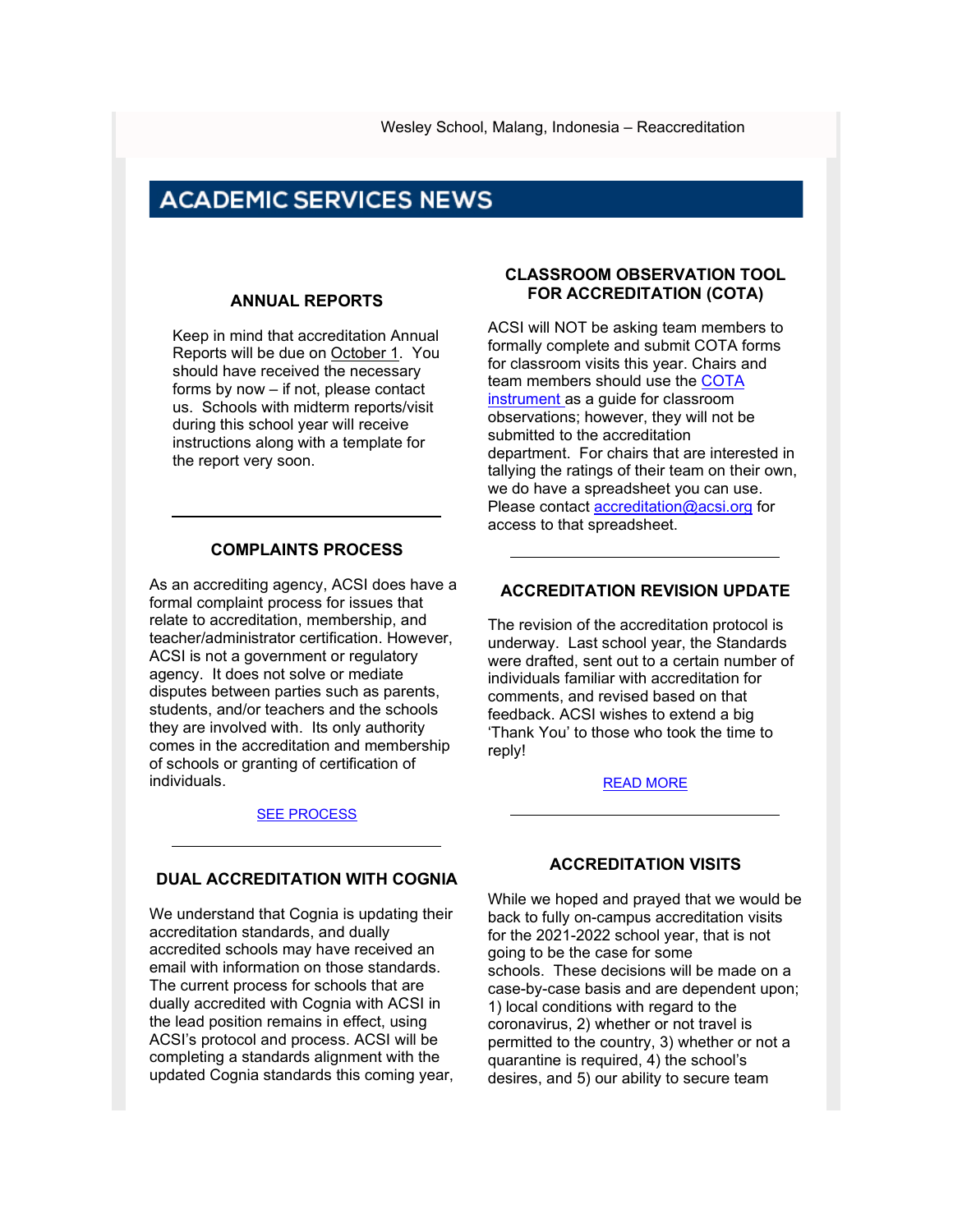so dually accredited schools do not have to do anything with Cognia's updated standards at this time. However, if you want to share feedback with us, feel free to do that. We welcome your input.

members. We will be contacting each school individually that has an upcoming accreditation team visit to determine whether it can be on campus or must be virtual. Here are some statistics for international schools from this past school year: The indicators with the most major recommendations were 5.2 with nine; 5.6 with six; 2.1 with five; 5.7 with five; and 5.8 with five. Indicators 1.1, 5.1, 8.4, and 8.5 followed with each having four major recommendations. The standard with the most major recommendations was Standard 5, and the standard with the least major recommendations was Standard 7.

## **ANNOUNCEMENTS**



Watch for your **Membership Renewal Invoice** coming to your email. The LDRP and optional state fees will each be invoiced separately.

# **FLOURISHING School Culture** NSTRUMENT

If you are interested in the Flourishing School Instrument developed by ACSI, you may be able to get it at a reduced price if your school qualifies. You may contact [research@acsi.org](mailto:research@acsi.org) for more information.

## **EVENT CALENDAR**



**October 1: Annual Reports Due**